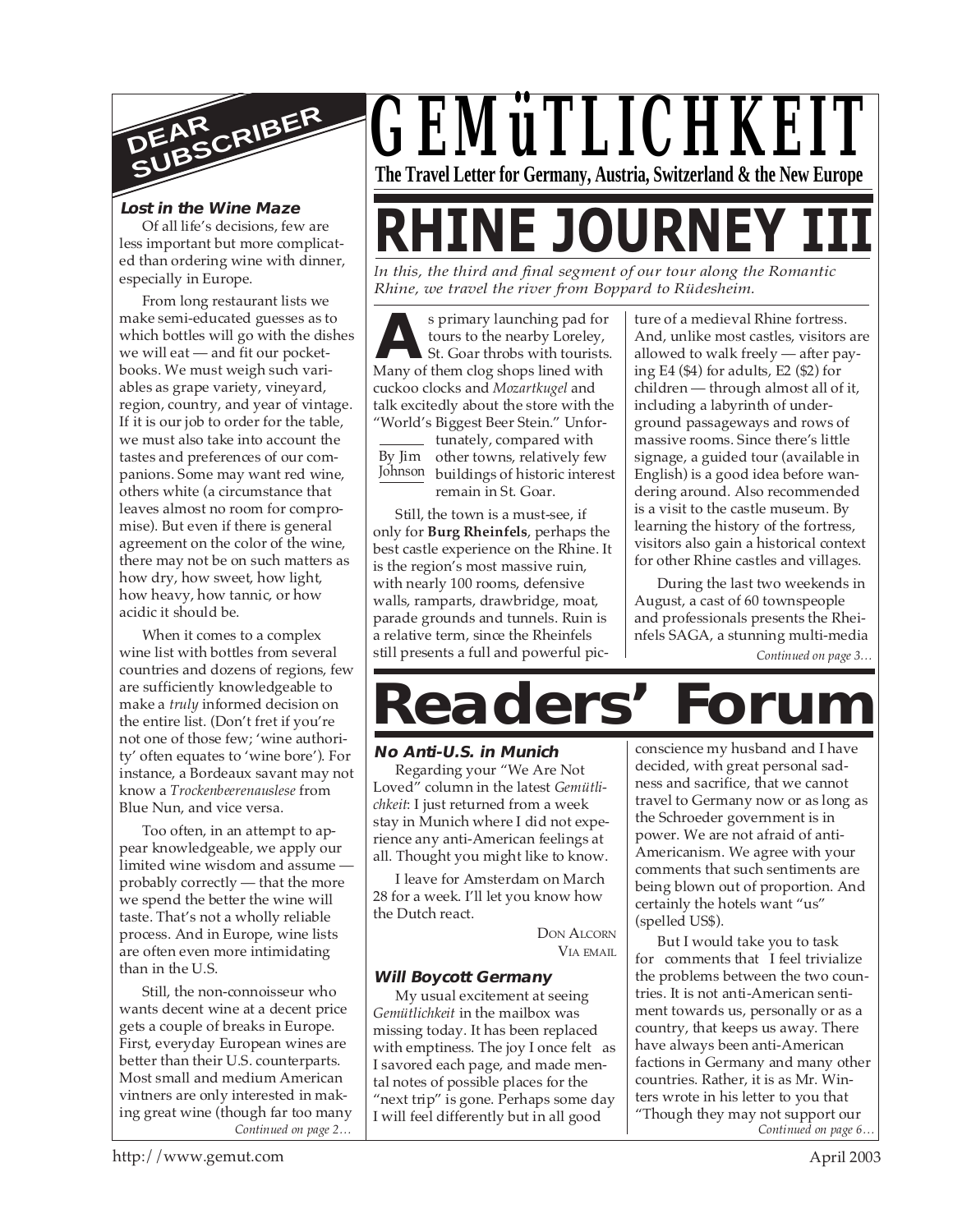#### http://www.gemut.com

#### *DEAR SUBSCRIBER Continued from page 1*

make 'good' and price it like 'great') and the giant wineries like Gallo appear to be only interested in making money. Here there seems to be no middle ground.

Another advantage in Europe is the availability in restaurants of good to excellent wines without the necessity of purchasing an entire bottle. Some local products are invariably sold as *offen wein* (open wine) by the deciliter (one-tenth of a liter) or 3.38 ounces. Order 5-DL and you get 16.9 ounces, about two-thirds of a bottle, a perfect alternative for two persons who don't want the expense or the quantity of a full bottle. For a lone traveler, a typical order is 2-DL, nearly 7 ounces of wine, just over a quarter bottle.

| <b>EUROPEAN WINE MEASURES</b> |  |                                     |  |  |  |  |
|-------------------------------|--|-------------------------------------|--|--|--|--|
| <b>Bottle of wine</b>         |  | $= 25.6$ oz.                        |  |  |  |  |
| 1 DL                          |  | $= 3.38$ oz $=$ small glass of wine |  |  |  |  |
| $2$ DL                        |  | $= 6.76$ oz = quarter bottle        |  |  |  |  |
| 5 DL                          |  | $= 16.9$ oz = two-thirds bottle     |  |  |  |  |
| 10DL                          |  | $= 33.8$ oz $=$ bottle plus 8 oz.   |  |  |  |  |

Here are a few wine ordering strategies that have worked for me over the years:

**• Stay local.** In Germany, Austria and Switzerland you'll find excellent low-priced locally produced wines almost everywhere and I've rarely been disappointed, even with the often-maligned German and Austrian reds. European winemakers came to terms long ago with the fact that they are limited by soil and climate and, no matter how hard they try, the best

many of them can do is make pleasant, everyday wines that taste just fine but will never be auctioned decades from now for a king's ransom. Most Swiss wines, for example, are sold in screw-top bottles — not cork — and many are absolutely delicious.

• **Ask for advice.** If it's the less expensive, local, *offen* wine you want, simply ask your server which he recommends. He may inquire as to your preference — dry-sweet, light-hearty, etc. — and there may be levels of quality, so you'll need to indicate about how much you want to spend.

The same goes when ordering a bottle. Give the server or wine waiter a price range and ask for a recommendation within it. On rare occasions you'll run into a restaurant that touts certain wines because of business affiliations, higher profit margins, kickbacks, family connections, or reasons other than quality and value. But making your wine choices with the help of the server or wine waiter is almost a guarantee of wine at a good price. Much of the wine drunk in Europe is made only a few miles from the places where it is consumed, and the people who serve it do so with pride.

• **Drink beer.** Wine is not always in order. If you're eating simple, hearty food, beer may be a better choice. Remember, many of Europe's very best wines are readily available in the U.S. but its quality beer *vom fass* is not.

**• Know the territory.** It's a good idea to know a bit about grape varieties and wine regions.

Though almost totally unknown in the U.S., the best German reds I've had are from the vineyards around Freiburg im Breisgau, the Baden region, especially the village of Müllheim. Local restaurateurs are quick to say that the quality of their wines has dramatically improved over the past 40 years. For example, Müllheimer Reggenhag (about \$35), made from the *Spätburgunder* grape, is silky, delicious and great with roast lamb.

A tiny region that has recently won fame for its reds is the Ahr Valley (*Gemütlichkeit*, July '98). The Ahr flows into the Rhine from the east just below Remagen. Grape varieties are mainly *Spätburgunder*, *Portugieser*, and *Dornfelder*.

The *Rieslings* of the Mosel and Rhine are Germany's most famous but, with minor exceptions, they have an edge of sweetness many feel is best before or after meals. But don't

*Continued on page 8…*

#### **Using Gemütlichkeit**

• Foreign currency prices are converted to U.S. dollars at the exchange rate in effect at the time of publication. • Hotel prices listed are for one night. Discounts are often available for longer stays.

• All hotel prices include breakfast unless otherwise noted.

• Local European telephone area codes carry the "0" required for in-country dialing. To phone establishments from outside the country, such as from the USA, do not dial the first "0".

#### **Logging on to our Website**

Except for the most recent 12, back issues in text format from January 1993 are available free to subscribers only at http://www.gemut.com (click on "For Members Only"). To access the issues enter the user name and password published in this space each month. The new codes are:

User Name: **cyob** Password: **1076**

|                                                                                                                                                                                                                                                                                                                                                                                              | Vol. 17, No. 3 $\bm{GEM}$ ü $\bm{TLLICHKEIT}$                                                                                  | <b>HOTEL RESTAURANT RATING KEY</b>                                                                                                                         |                                                          |                                                                                                                                |                                                                                 |
|----------------------------------------------------------------------------------------------------------------------------------------------------------------------------------------------------------------------------------------------------------------------------------------------------------------------------------------------------------------------------------------------|--------------------------------------------------------------------------------------------------------------------------------|------------------------------------------------------------------------------------------------------------------------------------------------------------|----------------------------------------------------------|--------------------------------------------------------------------------------------------------------------------------------|---------------------------------------------------------------------------------|
| April 2003                                                                                                                                                                                                                                                                                                                                                                                   | The Travel Letter for Germany, Austria, Switzerland & the New Europe                                                           | <b>Rating Scale</b><br>Excellent                                                                                                                           | <b>Scale</b><br>$16 - 20$                                | <b>Restaurant Criteria</b><br>Food                                                                                             | 65%                                                                             |
| <b>Publishers:</b><br>Editor:<br><b>Contributors:</b><br>Web Master:                                                                                                                                                                                                                                                                                                                         | Robert H. & Elizabeth S. Bestor<br>Robert H. Bestor<br>Doug Linton, C. Fischer, R. Holliday, Jim Johnson<br>Paul T. Merschdorf | Above Average<br>Average<br>Adequate<br>Unacceptable                                                                                                       | 12<br>- 15<br>8<br>- 11<br>$4 - 7$<br>0<br>- 3<br>$\sim$ | Service<br>Atmosphere                                                                                                          | 20%<br>15%                                                                      |
| Thomas P. Bestor<br><b>Consulting Editor:</b><br><b>Subscription Dept:</b><br>Kurt Steffans<br><b>Subscriber Travel Services:</b><br>Andy Bestor, Laura Riedel<br>Gemütlichkeit (ISSN 10431756) is published 11 times each year by UpCountry<br>Publishing, 288 Ridge Road, Ashland OR 97520. TOLL FREE: 1-800/521-<br>6722 or 541/488-8462, fax: 541/488-8468, e-mail travel@gemut.com. Web |                                                                                                                                | <b>Hotel Rating Criteria</b><br>People/Service<br>Location/Setting<br>Guestrooms<br>Public rooms<br>Facilities/Restaurant                                  | 30%<br>15%<br>30%<br>5%<br>20%                           | <b>Value Rating</b><br><b>Outstanding Value</b><br>Very Good Value<br>Average Value<br><b>Below Average Value</b><br>A Rip-Off | <b>Scale</b><br>$17 - 20$<br>- 16<br>12.<br>- 11<br>9<br>$-8$<br>5<br>$-4$<br>0 |
| site: www.gemut.com. Subscriptions are \$59 per year for 11 issues. While<br>every effort is made to provide correct information in this publication, the<br>publishers can make no guarantees regarding accuracy.<br><b>POSTMASTER: SEND ADDRESS CHANGES TO:</b><br>Gemütlichkeit, 288 Ridge Road., Ashland OR 97520                                                                        |                                                                                                                                | <b>Special @Designation</b><br>By virtue of location, decor, charm, warmth of management, or<br>combination thereof, an especially pleasant establishment. |                                                          |                                                                                                                                |                                                                                 |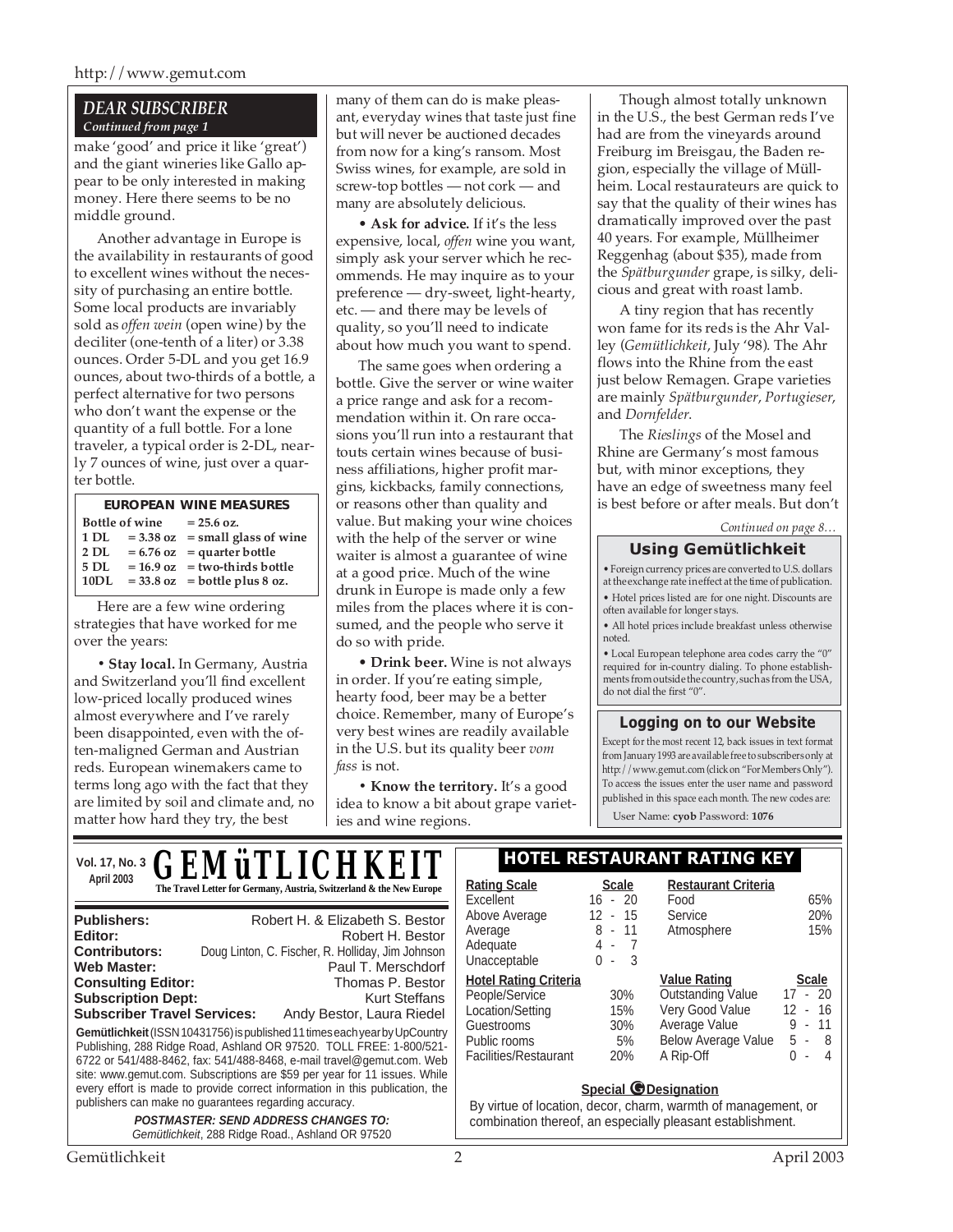#### *RHINE Continued from page 1*

performance that highlights major events in the  $13<sup>th</sup>$ -century history of the town and castle. At times, the audience is led by torchlight to various areas of the fortress, the walk being punctuated by convincing explosions and fireworks. Though it's in German, the experience is still worthwhile for those who don't speak the language. It's helpful, however, to take the previously mentioned tour or pick up *Burg Rheinfels: A Historical Guide*, available at the tourist office.

#### **The Loreley**

Across the Rhine, St. Goarshausen is the starting point for trips to the Loreley. While the top of the Loreley cliffs has attracted visitors for years, the **Loreley Visitors Center** opened just over two years ago, an offshoot of Expo 2000.

Vivid displays (most with signs in English) present information about the history of shipping on the Rhine, the advent of tourism in the early 19<sup>th</sup> century (spread by Romantic painters and poets), the 1000-year-old heritage of winemaking, and the flora, fauna and geology of the region. The center also contains the *Mythosraum*, a brief multimedia show about the myths and emotions connected with the Loreley. English narration is available through headsets. A pleasant 10 minute walk leads from the Visitors Center to the actual cliffs with views to the river below.

The center is open daily from April through October from 10am to 6pm; adults E4 (\$4), children E1.50 (\$1.58). (Besucherzentrum Loreley, Auf der Loreley, D-56346 St. Goarshausen, tel. +49 06771 599093, email: info@besuchserzentrum-loreley.de, web: www.besucherzentrumloreley.de) Don't confuse this with the tiny, ill-named **Loreley Museum** in the medieval toll tower at the southern end of town.

The Visitors Center is about a 15 minute car ride from the ferry landing at St. Goarshausen, or about 45 minutes by foot from the landing (the path also passes **Burg Katz**, privately owned). In addition, a shuttle-bus

runs almost hourly from the Köln-Düsseldorfer pier in St. Goarshausen. (Loreley Express, Forstbachstr. 17, D-56346 St. Goarshausen, tel. +49 06771 2643, fax +49 06771 2349; round-trip for adults E4 (\$4), children E2 (\$2).

Travel the 11 kilometers (6.8 miles) between St. Goar and Bacharach by ship, whether on a K-D vessel or on any of several lines that run ongoing tours past the Loreley and to points up and down the river. Especially on smaller boats, the currents passing through this narrow Scurve of the Loreley give a hint of what boatmen endured in earlier times, when the river was less tamed and the boats powered by sail or horses. Even today, there's an extensive system of radar stations, traffic lights and a small "control tower" to ensure safe navigation.

After surviving the natural dangers of the Loreley, boats during the Middle Ages also had to face human dangers. Three castles follow in fast succession, each one built to collect tolls. Today, the **Schönburg Castle** still looks stern, towering over the delightful town of Oberwesel, with the most intact medieval city wall along the Romantic Rhine. Just beneath the lofty **Gutenfels Castle**, the island fortress of the Pfalz narrows the passage. It's easy to imagine the intimidation of passing the Pfalz, with the Gutenfels and its mighty cannons and where shooters could target ships. Better to pay the toll than to make a run for it.

#### **Bacharach**

If given the task of choosing just one town along the Romantic Rhine for a multiple-day stay, pick Bacharach. This enchanting city is rich with history and legends, a delightful amalgam of medieval architecture, and ripe for hikes along its ancient wall and into the hillside vineyards. Art lovers quickly see why many visual artists have chosen Bacharach for their studios and galleries. And despite its popularity, the town doesn't feel overrun by tourists, especially in the evening after less fortunate day-trippers leave.

Stop first at the tourism office in the Posthof (45 Oberstrasse). There's more than the tourist office hidden

away behind the wooden gateway of its medieval courtyard, including a choice of several restaurants with regional food, a wine cellar for tastings, and art galleries. Across the way, get a couple of scoops of Riesling ice cream at **Tarcaloro** (Oberstr. 4).

The 11th-century **Stahleck Fortress**, now a youth hostel (see "Accommodations"), still stands watch over the town. Just below the castle, the **Wernerkapelle**, once a pilgrimage church, is now a striking Gothic ruin of red sandstone. The legend behind its construction is a tale of loss, faith and prejudice.

Beyond exploring the town itself, follow the medieval walls surrounding the city. Along the Rhine, the wall is capped by a series of towers connected by a covered walkway. From the river, the fortifications reach up to the Stahleck Fortress, become part of the battlements, stretch from the fortress across into the vineyards, and then follow the hilly terrain back down to the river wall. The forward walkway runs along — and almost through — the walls of several houses built along the fortifications. Behind them, the view is to the Stahleck, Wernerkapelle and medieval **Peterskirche**.

But perhaps the best view is from the **Postenturm**, where the vineyard has filled in behind the wall. Some minor scrambling pays off with a stunning view of the medieval town and the river behind it.

A stop not on tourist maps is **Antique-Borniger**, a warren of rooms over several floors in the **Haus Utsch**, a 16<sup>th</sup>-century patrician home. It rivals many museums. Several rooms overflow with furniture from old castles as well as the throne of a Russian czar and a 15th-century gold box used for tolls along the river. Another is filled with altars, statues and carvings from secularized churches. There are also old prints and photographs that show Bacharach through the centuries. Many stories lie behind these pieces, and Herr Borniger, the town's unofficial and passionate historian, is pleased to share them. (Koblenzerstrasse 7, D-55422 Bacharach, +49 061743 1369)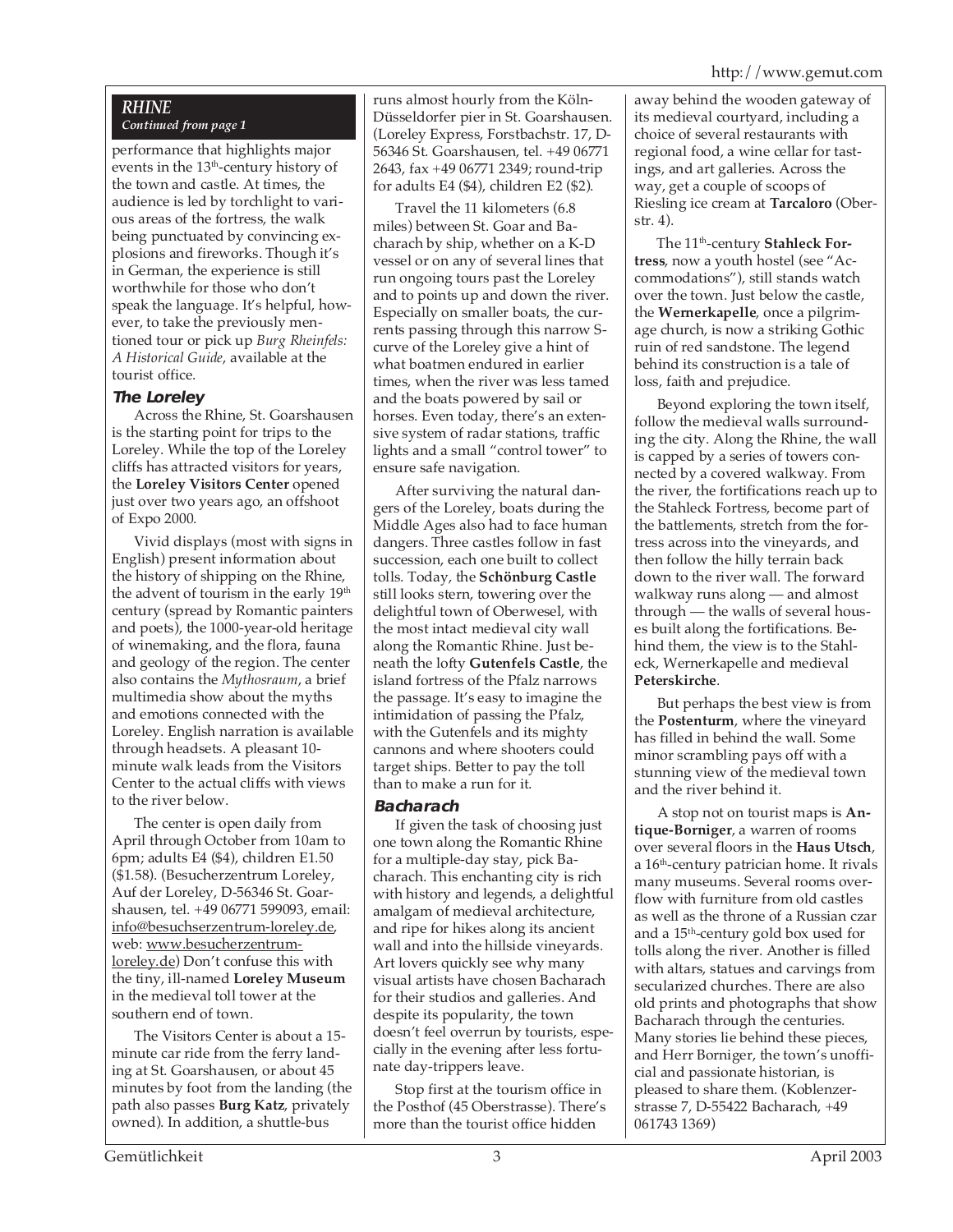#### **Bingen**

At the upstream end of the Romantic Rhine, Bingen's somewhat commercial setting deters many travelers from its rich history. If for no other reason, visit the town to learn more about its most famous daughter. Hildegard von Bingen wrote and spoke out extensively on religious philosophy, women's rights, natural history and the medicinal uses of plants. Her music influenced many so-called "new age" compositions. She founded two convents. And, until her death in 1179 at the age of 81, she counseled popes and kings.

Her life, works and accomplishments are captured magnificently at the **Bingen Historical Museum**, opened in 1998. The museum also has an intriguing collection of 67 instruments from a 2nd-century Roman surgeon's kit found during archaeological excavation nearby. (Bingen Historisches Museum am Strom-Hildegard von Bingen, Museumstrasse 3, D-55411 Bingen, tel. +49 06721 990654, fax +49 06721 990653, email: historisches-museum@bingen.de, web: www.bingen.de)

#### **Rüdesheim**

Across the Rhine, Rüdesheim pleases both those who crave touristy settings and those who abhor them. For many visitors, the highlight of Rüdesheim is the Drosselgasse, a

#### **Key Websites for the Traveler**

**• www.gemut.com** Gateway site for travelers to Germanic Europe, including car rental, rail passes, hotel bookings, traveler feedback, travel tips and past issues (free access to back issues for subscribers; see log-on info on page 2).

**• www.viamichelin.com** The Michelin database of hotels and restaurants plus great interactive trip planning tools.

**• www.travelgearnow.com** Guidebooks, maps, travel accessories, name-brand luggage, all at 10% off for subscribers.

**• www.mapblast.com** Map and automobile trip planning. Locates routes and distances.

**• bahn.hafas.de/bin/query.exe/en** German rail. Train schedules throughout Europe, not just Germany.

**• www.sbb.ch/index\_e.htm** Swiss and European rail schedules.

**• www.ski-europe.com** Top web resource for skiers with much data on Alpine resorts.

**• www.myswitzerland.com** Website of Switzerland's national tourist authority.

**• www.germany-tourism.de** Germany's national tourist authority.

**• www.anto.com** Austria's national tourist authority. **• http://www.hhog.de** Website for an alliance of historic German cities.

noisy, kitschy street packed with people, and filled with restaurants and wine bars featuring various combinations of accordion, Sinatra and/ or oom-pah music. But that's part of the attraction.

Leave the street, and the town takes on a different personality, with half-timber homes, the 10<sup>th</sup>-century **Boosenburg** and 11th-century **Brömserburg** fortresses, and a row of 16<sup>th</sup>century mansions along the Oberstrasse. One mansion contains **Siegfried's Mechanical Music Museum**, a charming and intriguing collection of historic "self-playing" musical instruments. Entry is E5 (\$5) for adults, E2.70 (\$3) for children. (Oberstrasse 27-29, D-65385 Rüdesheim, tel. +49 06722 49217, fax +49 06722 4587).

Rüdesheim has a superb colorcoded and numbered signage system that makes exploration — and finding hotels and attractions — easy.

To escape the Drosselgasse completely, board the two-person cablecar for a "swing over the vines" to the **Niederwald Memorial**. The 20 minute ride climbs 225 meters (738 feet) from the Oberstrasse to an imposing, out-of-scale, hilltop monument erected by the Prussians to celebrate victory over France and the "Recreation of the Germany Empire 1870-1871." The views capture vineyards on both sides of the Rhine, the Niederwald woods, ruins of castles and convents, the mouth of the Nahe River, and the standing waves of Bingen Reef, the bane of sailors until a channel was blasted earlier this century. The cable-car is E6 (\$6) RT for adults, E4 (\$4) for children. (Seilbahn Rüdesheim, Oberstrasse 37, D-65385 Rüdesheim, tel. +49 06722 2402, email: info@seilbahn-ruedesheim.de, web: www.seilbahn-ruedesheim.de)

#### **Accommodations**

#### Hotel Hauser

A basic but nonetheless charming and quite comfortable hotel with friendly staff and onsite owners. Its 30 rooms are plain but pleasant and clean. Number 12 is on a corner with balcony overlooking the Rhine. Leave the shades open when you go to sleep, and the sun will wake you as it

rises over Burg Katz. Open the window and the only early-morning sounds you'll hear are ships chugging upstream. The room's only downside is a slightly cramped bathroom with pod shower.

The hotel is immediately across from the ship landing and a twominute walk to the pedestrian ferry to St. Goarshausen. The ground floor features a small café and restaurant.

**Contact:** Hotel Hauser, Heerstrasse 77, D-56329 St. Goar, tel. +49 06741 333, fax +49 06741 1464, email: hotelhauser@t-online.de, web: www.hotelhauser.de **Rates:** Singles E26-38 (\$27-\$40), doubles E52-76 (\$55-\$80) **Rating:** QUALITY 11/20 VALUE 14/20

#### Schloss Hotel and Villa Rheinfels

The Schloss Hotel and Villa Rheinfels is built atop the outer walls of the mighty fortress over the Rhine. Though not cheap, it's a good value and you'll be generously pampered by a staff that is formal but not stiff. The 57 rooms are regal and palatial with lavish décor. Most have some combination of four-poster beds, chandeliers, live plants, plush draperies and modern, tiled bathrooms with tubs big enough for two. Larger rooms have both sitting and writing areas. **EDITOR'<sup>S</sup> CHOICE**

The views to the Katz and Maus fortresses, St. Goarshausen and the start of the Loreley are among the most stunning along the Rhine and worth the extra price for a riverside room, preferably with balcony. Since the hotel is a 20-minute walk uphill, factor in taxi fare  $(E4/\$4)$  — at least for trips with luggage.

**Contact:** Schloss Hotel and Villa Rheinfels, Schlossberg 47, D-56329 St. Goar, +49/06741/8020, fax 802802, email: info@burgrheinfels.de, web: www.schloss-hotel-rheinfels.de. **Daily Rates:** Singles E89-110 (\$94- \$116), doubles E128-150 (\$135-\$158), suites E155-205 (\$164-\$216). **Rating:** QUALITY 15/20 VALUE 16/20

#### Hotel zur Post

The Hotel zur Post's half-timber architecture, overhanging balcony and abundant window-box flowers capture the atmosphere of what is

Gemütlichkeit 4 April 2003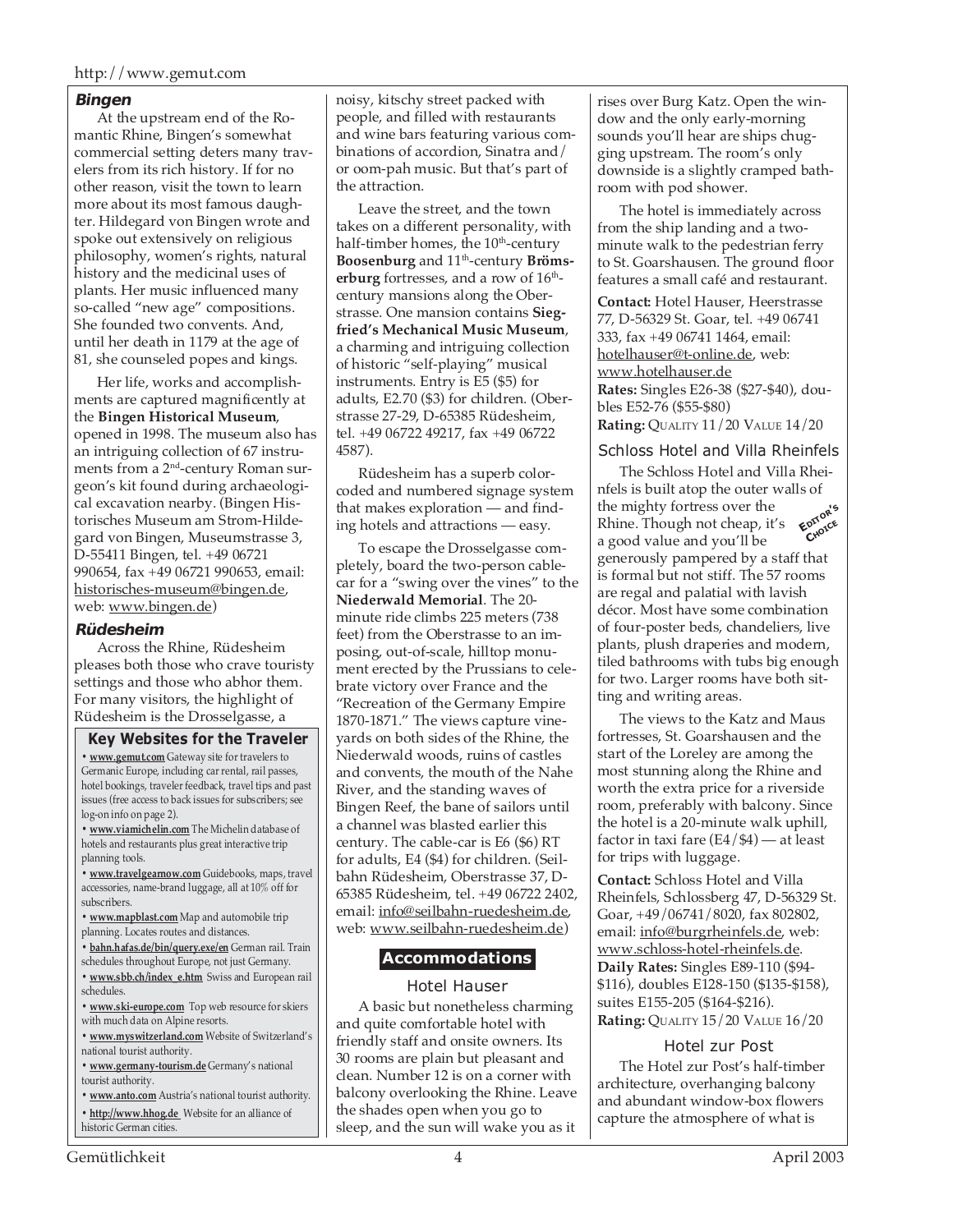arguably the most scenic town on the Rhine. Inside, the hotel's personable staff immediately makes guests feel at home. The rooms are quite simple, but clean, spacious and comfortable, though without phones. The restaurant offers a variety of tasty Italian dishes at good prices.

**Contact:** Hotel zur Post, Oberstrasse 38, D-55422 Bacharach, tel +49 06743 1277, fax +49 06743 947600, email: H.ZurPost@t-online.de, web: www.hotel-zur-post.de. **Daily Rates:** Singles E25-35 (\$26-\$37), doubles E50-70 (\$53-\$74). Non-smoking rooms available.

**Rating:** QUALITY 12/20 VALUE 13/20

#### Altkölnscher Hof

The Altkölnscher Hof, with its delightful half-timber framework, small turrets, towers and balconies, is a slight step up from the Hotel zur Post. The 21 rooms are generally larger, with new carpeting and wooden or wood-trimmed country-style furniture (and also with phones). The location is central and just two minutes by foot from the ship landing and five minutes from the train station. Room 32 offers a large covered balcony with a view to the marketplace. (Check out the public restrooms for photographs of floods over the past decades.)

**Contact:** Altkölnscher Hof, Blücherstrasse 2, D-55422 Bacharach, tel. +49 06743 1339, fax 2793, email: altkoelnischer-hof@t-online.de, web: www.hotel-bacharach-rhein.de **Daily Rates:** Singles E52-72 (\$55-\$76), doubles E70-110 (\$74-\$116) **Rating:** QUALITY 13/20 VALUE 13/20

#### Jugendburg Stahleck

Though we seldom review youth hostels, most aren't located in an 11<sup>th</sup> century castle. And Stahleck Fortress makes for one of the most beautiful hostels in Germany. Lucky residents can walk within the courtyard, surrounded by half-timber buildings built on mighty ramparts. A round castle keep, capped by a tower, rises from the center. Of the 166 beds, many are located in single, double or family rooms, most with private showers and WC. While membership in a national youth hostel organization is required (American Youth

Hostels 202-783-6161, www.hiayh.org), the hostel welcomes guests of all ages.

**Contact:** Jugendburg Stahleck, Burg Stahleck, D-55422 Bacharach, tel. +49 06743 1266, fax +49 06743 2684, email jh-bacharach@djh-info.de. **Daily Rates:** Singles E17.50 (\$18), doubles E29-35 (\$31-\$37). **Rating:** QUALITY 8/20 VALUE 11/20

#### Hotel Lindenwirt

Just footsteps away from the craziness of Rüdesheim's Drosselgasse, the Hotel Lindenwirt is a collection of half-timber buildings joined around a large courtyard.

While most guests prefer the traditional rooms — spacious, modern and well-appointed — overlooking the courtyard, some choose to spend the night in a wine cask. Each giant cask opens to the courtyard, and you enter through a door cut in its side. With twin beds and a shower, the rooms are cramped but inexpensive and give guests one more story to tell when they get home. The hotel is one of the largest (90 rooms), most central and most popular in Rüdesheim, which may be a plus or minus depending on personal taste.

There's free parking in the courtyard, a convenience for car travelers that somewhat diminishes the historic environment and courtyard view for others.

**Contact:** Hotel Lindenwirt Drosselgasse 15, D-65376 Rüdesheim, tel. +49 06722 1031, fax +49 06722 47585, email: hotel@lindenwirt.com, web: www.lindenwirt.com.

**Daily Rates:** Singles E57-72 (\$60-\$76), double E82-104 (\$86-\$109), twin in a wine barrel E58 (\$61). **Rating:** QUALITY 11/20 VALUE 11/20

#### **Sustenance**

#### Schloss Hotel and Villa Rheinfels

The restaurant at the Schloss Hotel and Villa Rheinfels is one of the best on the Middle Rhine. Service is impeccable, the food heavenly, and the view across to Burg Katz and Burg Maus a living postcard. **EDITOR'<sup>S</sup> CHOICE**

The restaurant buys most of its meat and produce from local farmers and hunters, and fish from local fishermen (but not from the Rhine), and the freshness comes through. While the jumbo shrimp in the parsley soup assuredly aren't from nearby, the fresh parsley tastes just-picked and fragrant. And the pears poached in red wine and served with cinnamon ice cream are from local trees, the wine from local vineyards and the ice cream homemade.

My dinner began with a salad scattered with wild berries, wild mushrooms and goose liver strips in a blueberry dressing. Although tempted by melon soup, I moved straight to tender duck served with kohlrabi in red pepper sauce. Dessert was apple beignets with vanilla sauce.

With an appetizer, main course, glass of wine and dessert, expect to pay E40 (\$42) or more per person. You can also choose a four-course meal for E35 (\$37) or six-course for E48 (\$51), excluding beverages.

Be sure to make reservations, and request seating on the terrace.

**Contact:** Schloss Hotel and Villa Rheinfels, Schlossberg 47, D-56329 St. Goar, +49 06741 8020, fax 802802, info@burgrheinfels.de, www.schlosshotel-rheinfels.de.

**Rating:** QUALITY 17/20 VALUE 16/20

#### Weinhaus Altes Haus

Compare a modern sketch of the Altes Haus with a print from the  $17<sup>th</sup>$  century, and there won't be much difference perhaps just a Mercedes or VW in place of a trader's cart. It has the same half-timber construction, same slightly off-kilter gables and turrets, and same leaded-glass windows as centuries ago — an architectural jewel. Inside, it's a step into history, with original wood floors, thick-beamed ceilings and plaster walls with original prints. **EDITOR'<sup>S</sup> CHOICE**

For the past century, the building and restaurant have been in the family of current owner Reni Weber, who calls it her "great passion." It shows. The cozy, historic setting (the cellars date from the  $14<sup>th</sup>$  century) complements a superb restaurant with attentive, cordial service and reasonable prices. The menu features both regional specialties and broader fare,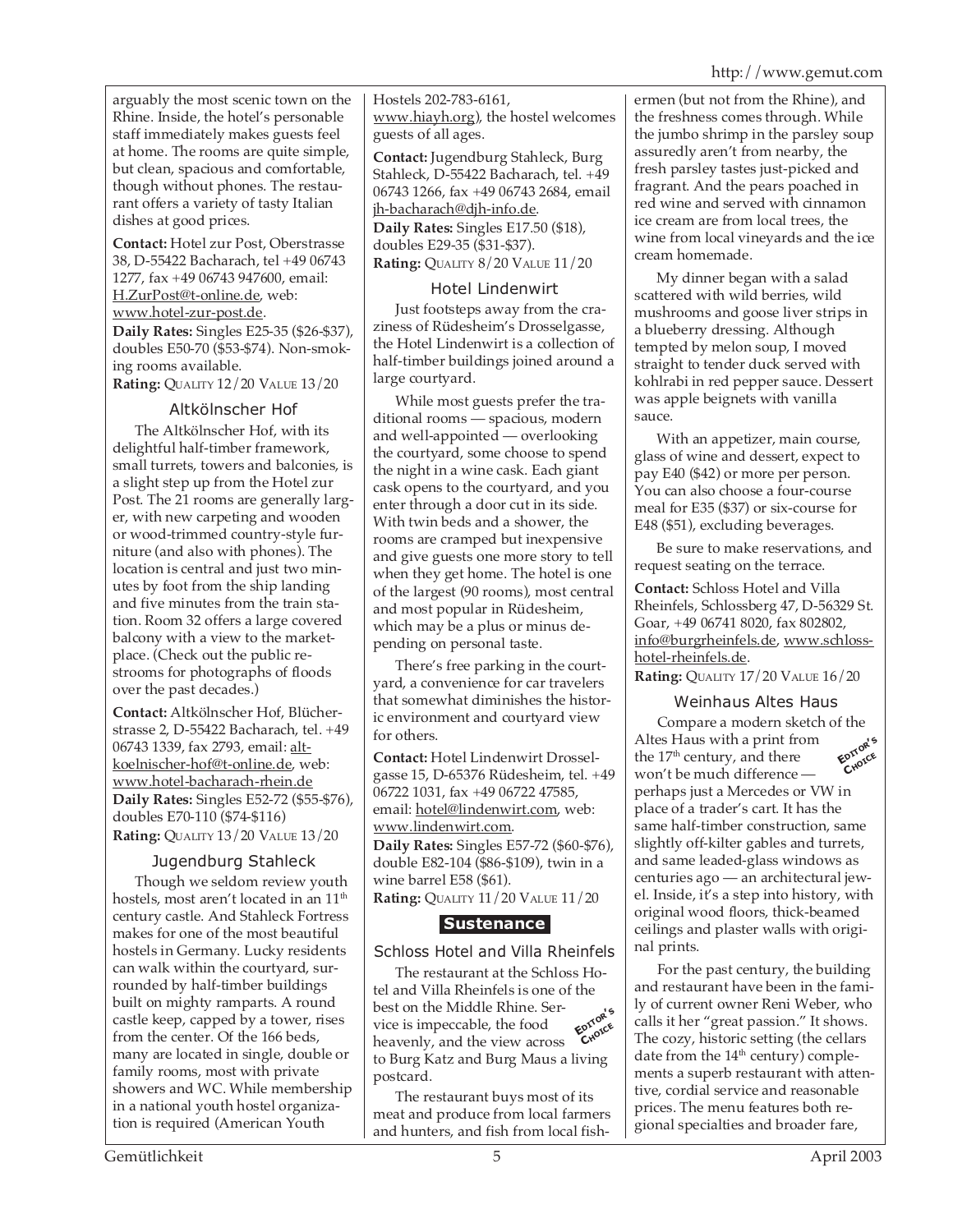#### http://www.gemut.com

all with creativity and elegance: salmon poached in wine; pork cutlet with herbs and cheese; grilled sheep's cheese over fresh greens; and Camembert baked in orange sauce. Most entrees fall in the E8-13 (\$8-13) range.

Call in advance to get the Klavierzimmer — the Piano Room. It's a small and especially comfortable side-room with upright piano, tile oven and views to the marketplace.

**Contact:** Weinhaus Altes Haus, Oberstrasse 61, D-55422 Bacharach, tel. +49 06743 1209, fax +49 06743 919067 **Rating:** QUALITY 15/20 VALUE 16/20

#### Weingut Fritz Bastian

Bacharach is filled with small wineries that offer inexpensive wine tastings or serve light meals with their own wines. The Weingut Fritz Bastian is typical, where guests can choose to sit inside the old tavern or outside under a shaded grape arbor. Tables are old wine presses fitted with slate tops.

Menus change with the seasons, but summer choices included a cheese platter with bread and butter, bread with three types of sausage; *Spundekäs* (a kind of cream cheese mixed with spices and wine) served with bread, pretzel or tomato; and sauerkraut soup. Most items fall in the E4-6 (\$4-\$6) range

**Contact:** Weingut Fritz Bastian, Oberstrasse 63, D-55422 Bacharach, tel. +49 06743 1208, fax +49 06743 2837 **Rating:** QUALITY 13/20 VALUE 16/20

#### Restaurant Café Seilbahn

In a town loaded with "touristy" restaurants, the Restaurant Café Seilbahn, named for the adjacent cablecar base station, is a surprising delight. And you have to love a restaurant where the chef's motto is "Quality is when the guest comes back but not the meal." The menu refers to the outdoor dining area as a "little green oasis," and the description is apt: a terrace garden filled with plants, flowers, grape vines and a small aviary. A partial roof protects against the elements, and ceiling fans keep the space cool in summer.

The restaurant offers a variety of well-prepared meat and fish dishes, most in the E8-12 (\$8-13) range. The

menu, also available in English, includes tortellini with cheese sauce, goulash in a wine-cream stock with *Spätzle*, pork loin simmered in pepper-cream sauce and served with croquettes, beef cooked in burgundy sauce with dumplings, and *Sauerbraten* in wine with *Spätzle* and apple sauce. A typical (and tasty) dessert is simmered cherries served with vanilla ice cream and whipped cream. Service is relaxed, friendly and extremely attentive.

**Contact:** Restaurant Café Seilbahn, Oberstrasse 43, D-65385 Rüdesheim, tel. +49 06722 2927, fax +49 06722 48187, web: www.cafe-seilbahn.de. **Rating:** QUALITY 14/20 VALUE 15/20

#### Gutsausschank Peter Prasser

This peaceful patio is a pleasant retreat from the hustle of the Drosselgasse, just a block away. The setting could easily be distant countryside, not Rhine-side town. On a quiet side street under an arbor bulging with plump grapes, travelers can relax, enjoy a glass of wine and nibble on a snack. The setting is laid-back and conversations flow easily across the handful of tables, thanks in part to Frau Prasser, the vintner's amiable mother. Most glasses of wine (from the Prasser winery, of course) cost about E2 (\$2) and small plates of sausage, ham or cheese with bread about the same. Inside, a variety of the vineyard's excellent wines is available for sale.

Mondays are "Euro Days" with all wines only E1 (\$1) per glass.

**Contact:** Gutsausschank Peter Prasser, Christophelstrasse 8, D-65385 Rüdesheim, +49 06722 3469, email: info@weingut-prasser.de, web: www.weingut-prasser.de **Rating: QUALITY 12/20 VALUE 15/20** 

#### *READERS' FORUM Continued from page 1*

actions, the least they could do is stay out of our way as we attempt to stop a dictator." It is the official leadership of the German government that we find offensive. And yes, even best friends do not agree on everything but to write that the "huffing and puffing (is) over one issue" makes it seem that we disagree on something relatively minor. And while best friends can respectfully disagree they

still expect support from each other in difficult times, not interference or obstructionism! Such support is the nature of true friendship and should be the nature of true allies!

I understand that as a travel editor you are trying to distance yourself from the political and chose to concentrate on anti-American sentiment as something feared by the "we're-staying-home-this-yearcrowd" (that you seem to be criticizing and perhaps mocking) but please understand that many of us are not "staying home." We just aren't going to Germany (or France) but we are going to Italy, Spain and England!

VIRGINIA KIEHN VIA EMAIL

#### **No More German Travel**

We have visited Germany twice a year for the last 10-12 years and carried your newsletter every time.

However, given Germany's position against the U.S. in the U.N. we will no longer travel to Germany and thus are not renewing our subscription.

If you decide to write in depth about England (U.K.) and the Slavic countries count us in.

> **IM SHEA GRANVILLE OH**

#### **Against Germany Boycott**

What are we to make of the comments by Earl W. Winters, who seems to suggest that *Gemütlichkeit* provide less (no) coverage of Germany, because of the position that country has taken on the Bush administrations decision to go to war with Iraq.

It's that gentleman's right to choose to boycott Germany and its products, but *Gemütlichkeit* would be remiss in its obligation and responsibility to its readers if it failed to continue full coverage of Germany, because of a reader's political persuasion. To do so, would betray the trust of your subscribers.

Your quote in your *Dear Subscriber* piece is representative of how most Europeans feel: Europe is not anti-American; it is anti-Bush administration. (Mr. Winter's other concern dare I say "anger"— seems to be misplaced. His quarrel should not be with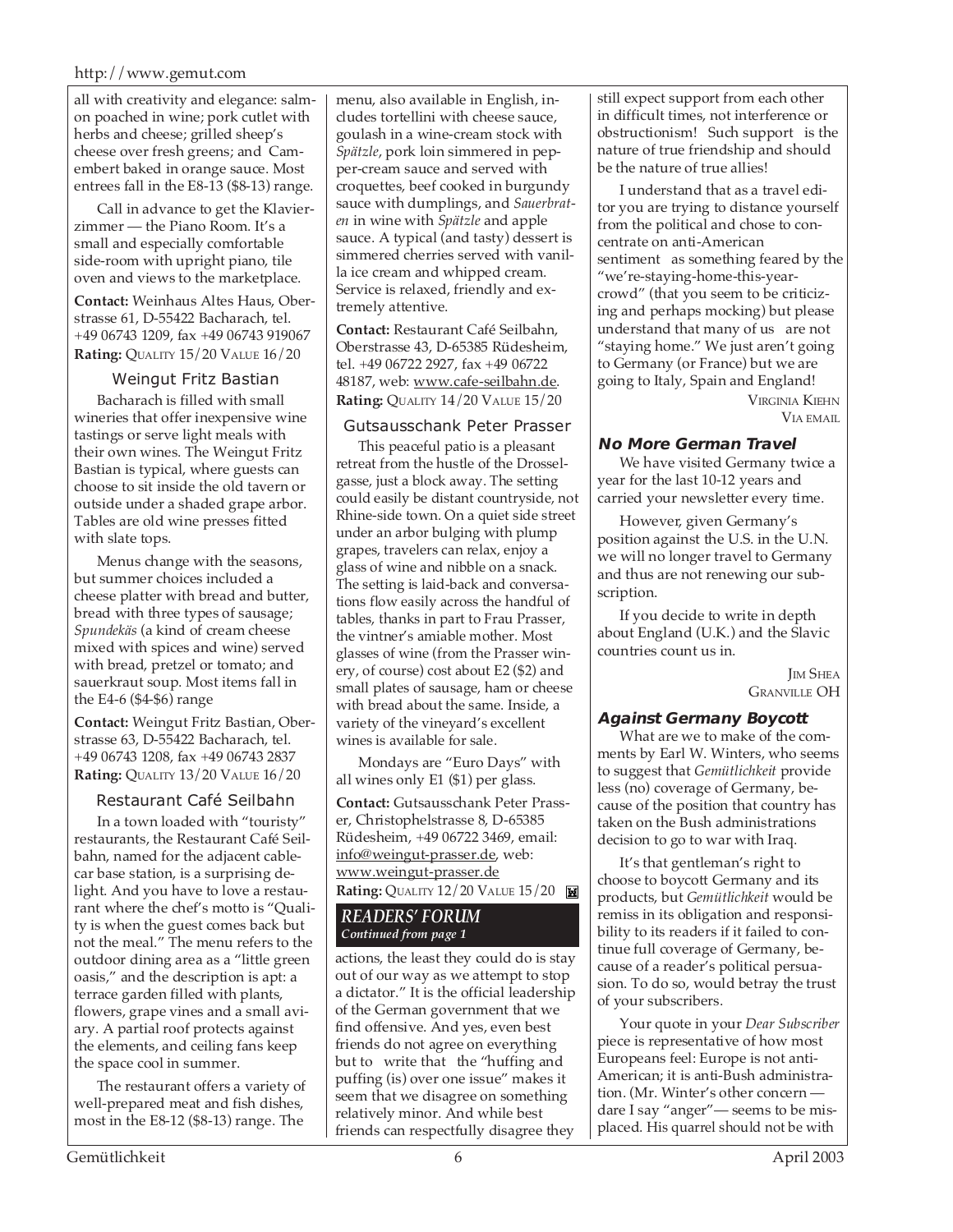Germany, but with the Bush administration.

One wonders if Mr Winters is also going to boycott Mexico, Canada, Russia, France, Ireland, Belgium, Sweden, Turkey – and the products of those countries. They, too, do not endorse the Bush war.

And, oh yes, I trust that the writer will forego eating Chinese food, as he boycotts China.

Please, folks. Let's get a grip and have some sanity and reason here!

BILL POLCARI MEDFORD, MA

#### **Says Germans Like Us**

I have just read Earl W. Winters letter to Readers' Forum (Will Boycott Germany). Mr. Winters is far, far off-base, and I am compelled to correct the record. I have spent two to three months a year in Germany and Europe for many years, and I feel safer there than in most of the United States, truly.

I returned this week from Karneval in Cologne, where I saw many paraders in Uncle Sam costumes, and several Statues of Liberty. Not very anti-American, is it? At no point was I treated with any less kindness and respect than any other trip by Germans.

September 11, 2001 I received calls from three Germans to express their concern and unity with America. One said "Kennedy said *Ich bin ein Berliner*, and I say today 'we are all Americans.'" Quite moving, indeed.

Germans are profoundly pro-American. I can't tell you how many times I have heard from older Germans about a Hershey bar, or a ham, or other kindness given by G.I.s to defeated Germans. I have heard these stories from Germans in their 20's too, so clearly they are passed down through generations.

After the Allied Troop Withdrawal from Berlin in 1995, a ceremony honored French, British and American troops. Helmut Kohl, Francois Mitterand, John Major, and Warren Christopher were in attendance. It was a moving tribute to the American soldiers who came as conquerors, but left as friends. Chancellor Kohl said,

"In the house of Europe, there is always a chair for America." Afterwards, a Berliner who must have been 80 tugged my sleeve, and said to me "This is not for the French or the British, this is for the Americans!" I still choke up thinking of the look of earnest gratitude in this man's face.

I detect no anti-Americanism in Germany.

> BRYAN DANTONE VIA EMAIL

#### **Europe Hotels on Priceline**

I just received the Interlaken issue and can't wait to go back to that area. While thinking about that, you might want to mention the **Bernese Oberland Regional Rail Pass**, which I've used a couple of times for travel anywhere from Gstaad over to Lucerne.

 Meanwhile, I thought it would be worthwhile to pass on a suggestion for subscribers looking for another way to get the best bang for their bucks. The thought is **Priceline** (www.priceline.com), which I've recently used successfully for several domestic trips. We went down to Florida over President's weekend and got good quality hotel rooms (Hyatt, Courtyard) normally priced at \$150 to \$175 a night for about \$50 a night, all fees included. Similarly, we rented a car from Budget for four days at a cost of \$150. A friend who we met for dinner had rented the identical car (same color, too) from Avis and paid over \$300.

Priceline's European coverage is increasing. Their strong suit is hotels, where the savings can be as great as those we got in the U.S. In Zürich, for example, they offer a **Marriott** whose posted daily rates start in the \$250- \$275 range. Through Priceline, bidders have gotten rooms for \$100 or less. Other cities covered by Priceline include Berlin, Munich, Frankfurt, Vienna, and Geneva. Winning Priceline bids in those cities are running far below the hotels' rack rates.

The hotels range from deluxe establishments to those that are far more humble. They are not, however, generally those mentioned in *Gemütlichkeit*, but may still be worth considering for the value received.

Priceline also offers airfare oppor-

tunities. Those who are flexible (departure dates may be selected, but times may not) may find the airfare option of interest.

Those who interested in learning more are advised to visit www.biddingfortravel.com, a site that has assembled a wide variety of information, from Priceline bidding strategies to a lengthy list of winning bids, including cities and hotels. With reasonable preparation, readers may find this a very worthwhile adjunct to their trip planning.

William Shatner aside, Priceline really does offer some great deals.

> VIA EMAIL RUSSELL WAYNE

## **Travel Quickies**

 **Switz. Self-Guided Tours**

**Switzerland Tourism** has introduced a series of self-guided tours, each with a different theme. The first, *Luxury & Design*, is detailed in an excellent, free, 70-page guidebook which plots the route; Geneva to St. Moritz via Lausanne, Montreux, Gstaad, Interlaken, Brienz, Lucerne, Zürich, Bad Ragaz, and Chur. Along the way are suggested hotels, restaurants, sights, shopping and cultural possibilities. The guidebook is a cut or two above the usual tourist office brochure. Contact info — address, phone, website, etc. — is listed for all establishments.

The tour's main thrust, of course, is Swiss design and luxury, thus the focus in on the most exclusive hotels, restaurants and shops. Perhaps most interesting are the latter. Among the 50 or so of the country's most elegant, chic and offbeat stores mentioned in the book are **Scot & Scotch**, a Zürich seller of fine whiskeys; **Creation Baumann**, a yarn-to-finished product creator of fabrics for furniture, curtains, wallpaper and decorator items; Geneva's **Caviar House**, a seller of *Foie Gras*, truffles, Balik smoked salmon and, of course, caviar; and **Hennessy's**, a "British Style" antique shop in Vevey.

Many who follow the Design & Luxury route will want to find less expensive hotels and restaurants than the brochures suggests, but the